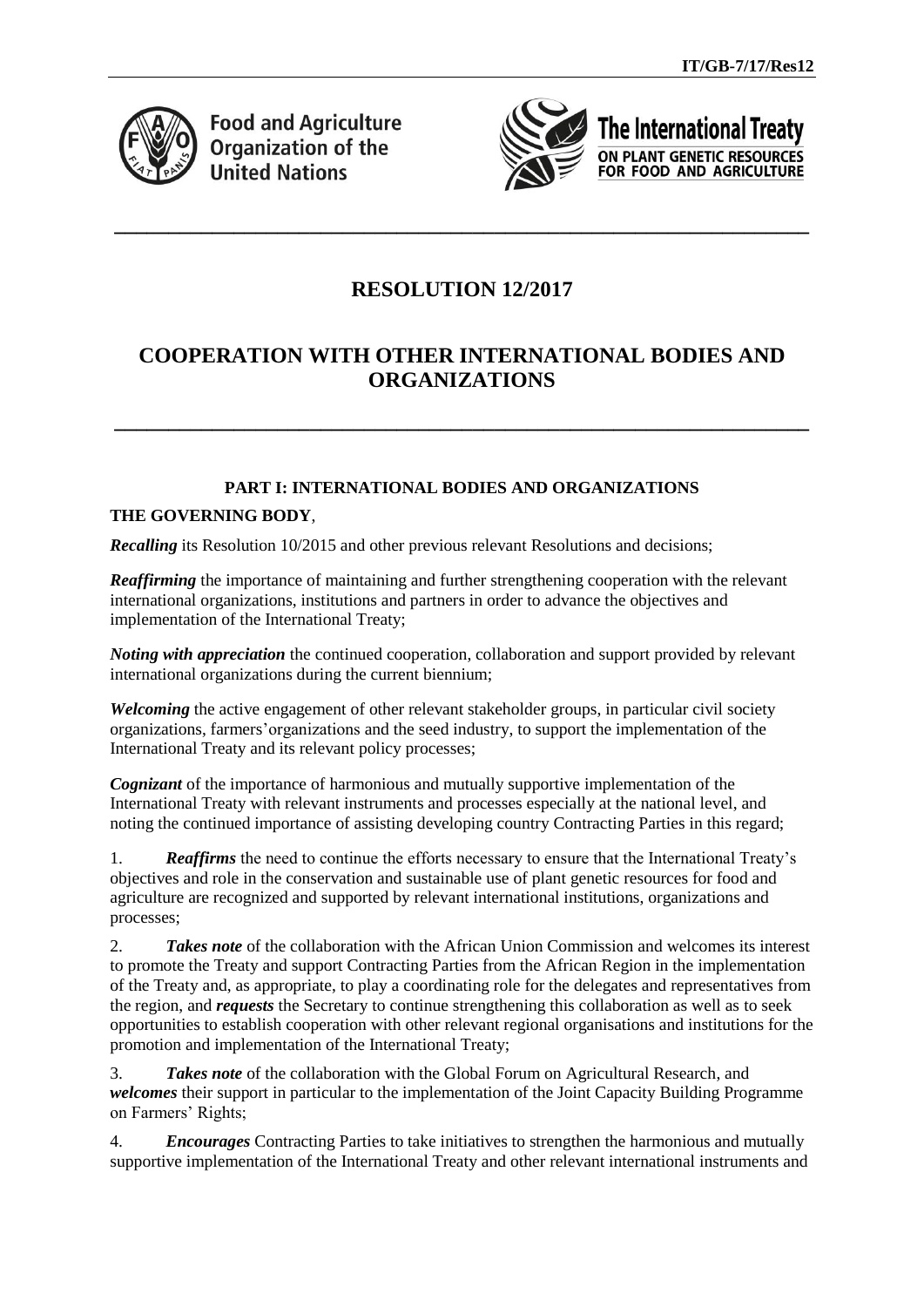processes, in order to promote policy coherence and improve efficiency at all levels and implement their various goals and commitments in a coherent, clear, and mutually supportive manner;

5. *Requests* the Secretary to facilitate such initiatives upon request and subject to the availability of resources;

6. *Affirms* the need to expand the Joint Capacity Building Programme with Bioversity International and to ensure that the Secretary continue play an active role of coordination, monitoring and analysis of results and impacts, and *calls upon* Contracting Parties and donors to provide additional funding to support its continuation;

7. *Requests* the Secretary to continue and further strengthen and expand the collaboration with Bioversity International, the Secretariat of the Convention on Biological Diversity, the ABS Capacity Development Initiative and other capacity building providers, in their support to Contracting Parties in implementing the International Treaty and the Convention on Biological Diversity and its Nagoya Protocol in a harmonious and mutually supportive manner;

8. *Encourages* the members of the Liaison Group of the Biodiversity-related Conventions to continue their collaboration in accordance with their respective mandates and, subject to availability of financial resources, *requests* the Secretary to continue participating actively in the relevant activities of the Biodiversity Liaison Group;

9. *Urges* Contracting Parties to take measures to enhance synergies in their implementation of or participation in biodiversity-related conventions to promote policy coherence, improve efficiency and enhance coordination and cooperation at all levels and *invites* international organizations and donors to provide financial resources to support efforts that encourage synergies in policy development and the fulfilment of obligations under the biodiversity-related conventions;

10. *Requests* the Secretary to continue participating in the Information and Knowledge Management Initiative (InforMEA) being coordinated by the United Nations Environment Programme and making information available to Contracting Parties and other stakeholders through the InforMEA Portal, including the publication of online training courses;

11. *Requests* the Secretary to continue participating in relevant meetings of UPOV and, the Intergovernmental Committee on Intellectual Property and Genetic Resources, Traditional Knowledge and Folklore of WIPO, as appropriate and subject to the availability of financial resources;

12. *Encourages* other relevant stakeholder groups, in particular civil society organizations, farmers' organizations and the seed industry, to further strengthen their engagement and cooperation to advance the implementation of the International Treaty;

13. *Requests* the Secretary to continue to report to the Governing on cooperation with other relevant international bodies and organizations, and related collaborative activities.

## **PART II: ARTICLE 15 INSTITUTIONS**

### **THE GOVERNING BODY,**

*Recalling* the provisions of Article 15.1 of the International Treaty;

14. **Takes note** of the information provided in the reports by institutions that have concluded agreements under Article 15 of the International Treaty and *commends* those institutions that submitted reports for the valuable contents, and *urges* them to continue to provide similar information to future sessions of the Governing Body;

15. *Invites* those institutions that have not submitted any report, to do so at the Eighth Session of the Governing Body and *requests* the Secretary to communicate this invitation to such institutions;

16. *Requests* the Secretary, subject to the availability of financial resources, to hold regular or periodic consultations with institutions that have concluded agreements under Article 15 of the